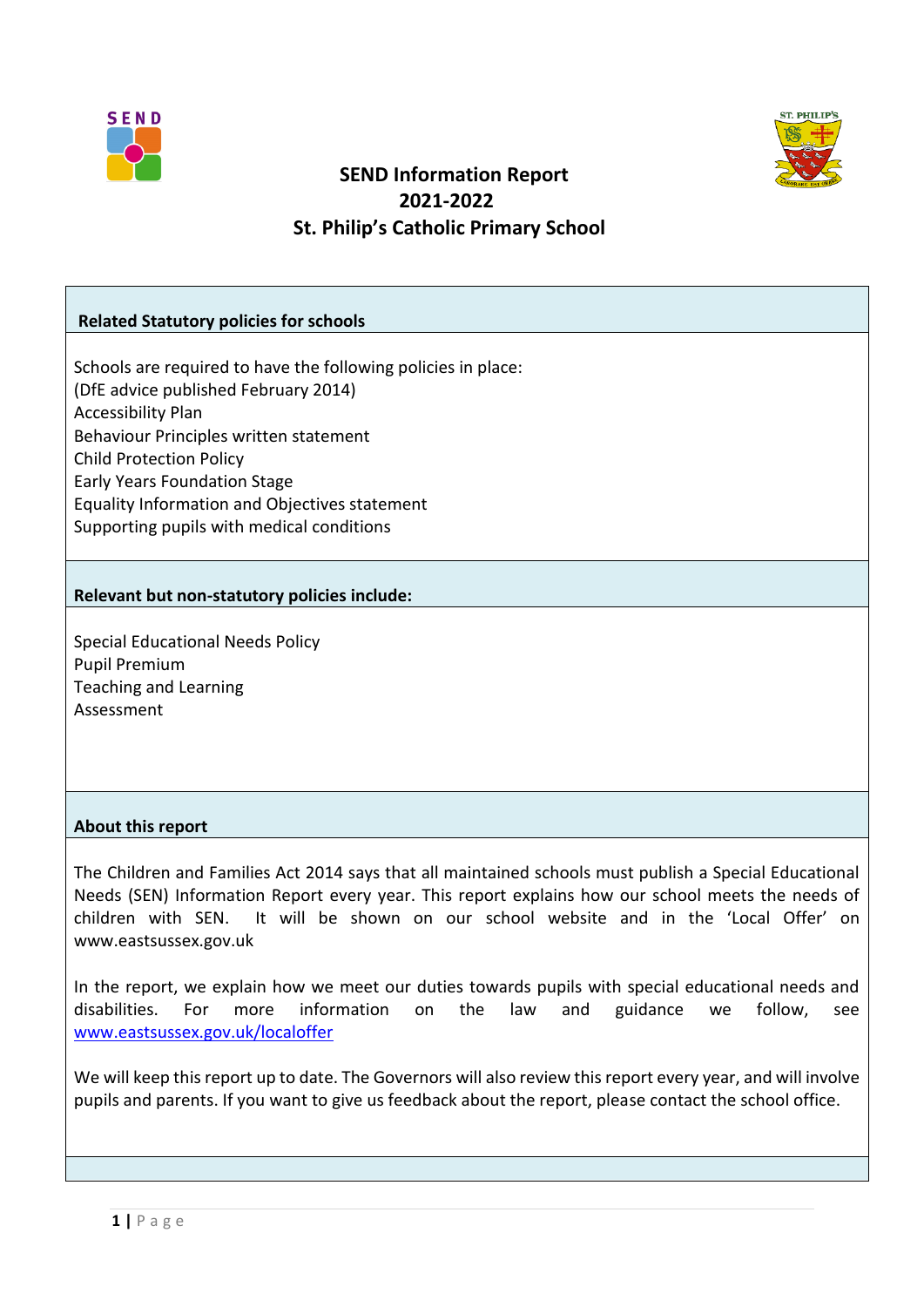### **1. Introduction**

At St Philip's Catholic Primary School we are committed to offering an inclusive curriculum to ensure that every child succeeds and makes the best possible progress whatever their needs and abilities. We have high expectations for every child expecting them to achieve or exceed national expectations at the end of each Key Stage. All children are valued and included in everything we do. Support is provided for any child who at any time in their school life requires additional or different provision to help them achieve success. These children may also be those on the SEN register or from groups that are nationally recognised as vulnerable to underachievement such as children who are looked after (LAC) by the Local Authority, those who receive free school meals (FSM) and those from ethnic minority groups. We recognise that any child's circumstances can make them vulnerable to underachievement at some stage in their schooling.

## **2. Who do I contact about my child's special educational needs?**

Your first point of contact at school is the child's class teacher.

The Inclusion Coordinator (INCo) is responsible for managing and co-ordinating the support for children with special educational needs, including those who have EHC plans. Professional guidance is provided to school staff and she works closely with parents and other services that offer support for children in the school.

Inclusion Co-Ordinator: Abbey Dunne

Contact: office@stphilips.e-sussex.sch.uk

Contact: 01825 762032

## **3. Which children does the school provide for?**

We are a Voluntary Aided Primary School that admits pupils from age 4 to 11. We are an inclusive school. This means we provide for children with all types of special educational needs. If you want a place for a child with an Education, Health and Care plan, this can be considered during the annual review process. If you want a place for any other child with special educational needs, you should apply as normal, and your application will be considered in the same way as applications from children without special educational needs. Further information can be found on our website and that of East Sussex County Council:

- <http://www.stphilips.e-sussex.sch.uk/page/admissions/>
- [school admissions-](http://www.eastsussex.gov.uk/educationandlearning/schools/findingaschool/default.htm) East Sussex.gov.uk
- contact information for admissions advice 0345 60 80 192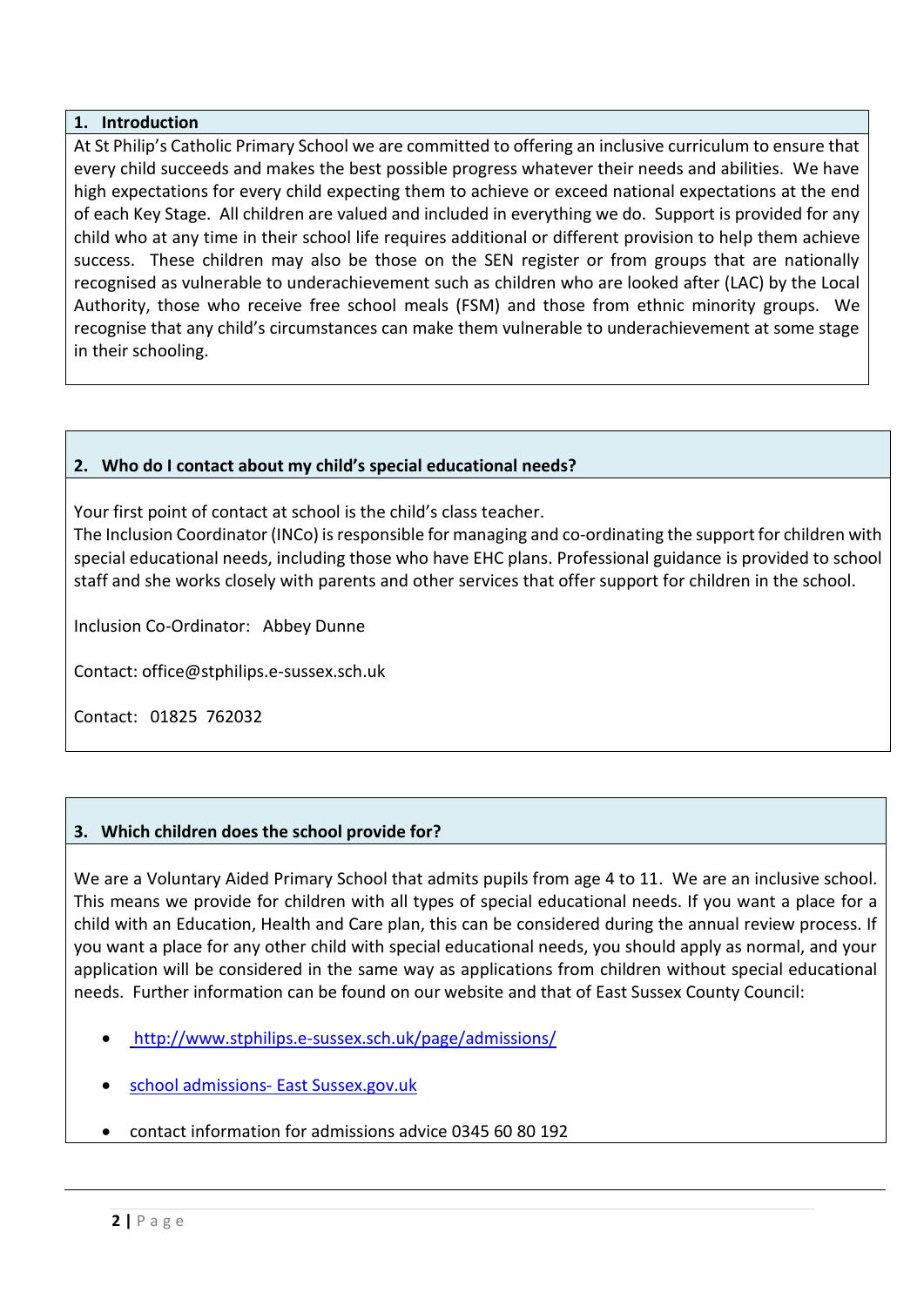## **4. Summary of how the school meets the needs of children with SEN and disabilities**

We believe children's needs are best met through high quality first teaching by the class teacher who will take account of each child's needs. Reasonable adjustments in the classroom help to include all pupils. Teachers engage pupils in challenging and motivating activities and their detailed knowledge of pupil's prior attainment and next steps enable pupils to make good progress.

When necessary, an individual programme of support and intervention will be agreed. It is important to us that you and your child are involved in the process of planning and reviewing progress through this programme. This may be in the form of an individual support plan (ISP) or part of an Education Health & Care Plan (EHCP). The plan will include outcomes and the provision to help achieve these outcomes. External support and advice may also be sought.

Underpinning all our provision in school is the 'graduated approach' cycle of:



## 1. **Assess:**

 Class teacher and INCo analyse a pupil's needs before identifying a child as needing SEN Support.

## 2. **Plan:**

 The class teacher and INCo agree the support to be put in place. Parents/carers and the pupil are notified and consulted. The support and targets are set out on an Support Plan 3 times a year.

#### 3**. Do:**

 The class teacher remains responsible for working with the pupil on a daily basis. Some pupils may receive additional interventions outside the main curriculum, but the focus is on including *all* pupils with high quality, differentiated teaching

## 4. **Review:**

 The class teacher and INCo review the effectiveness of the support regularly and agree changes where needed. The Support Plans are reviewed 3 times a year and children and parents/carers are encouraged to be involved in reviewing progress and planning next steps.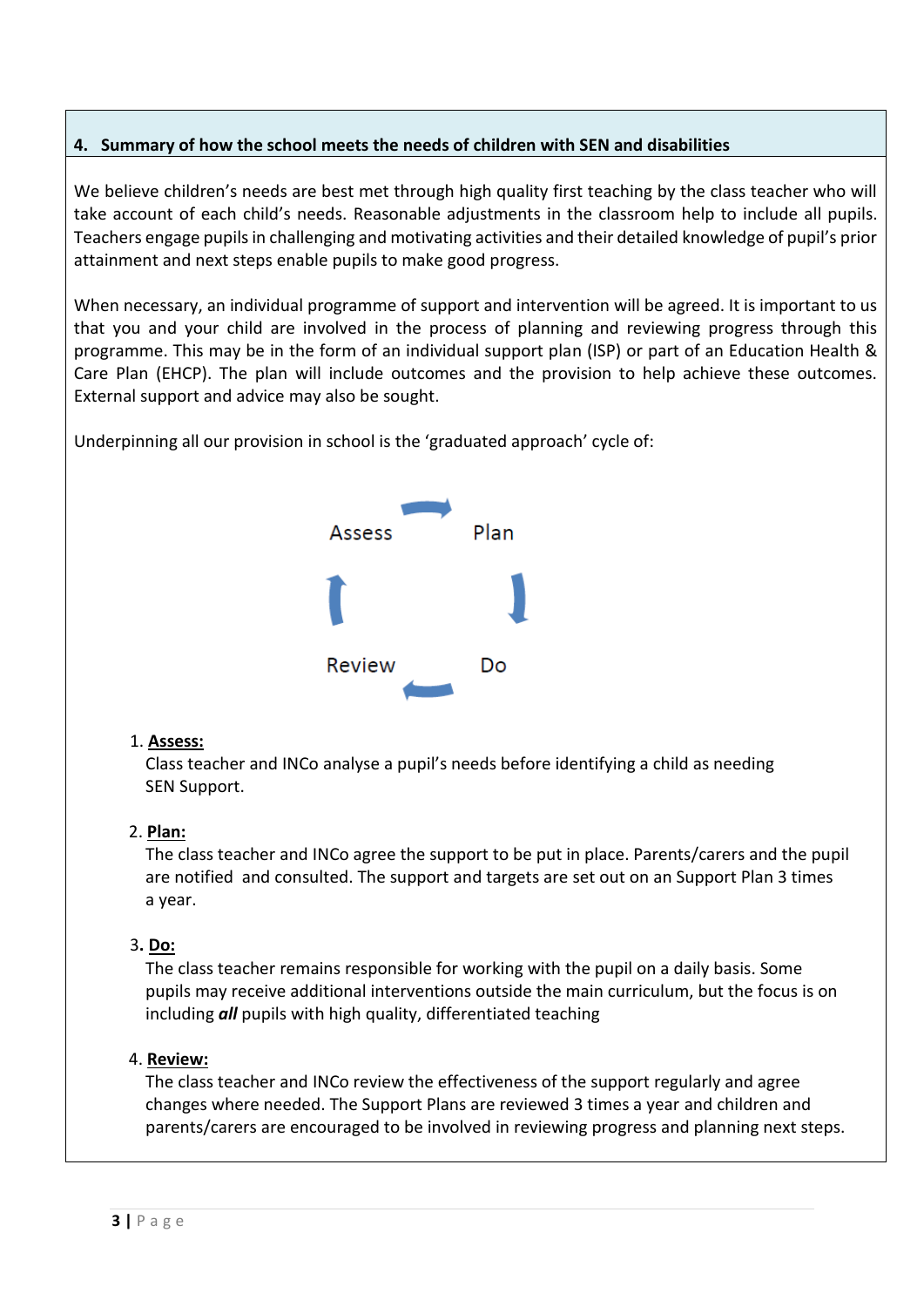If the child is looked after by the local authority they will have a Care Plan including Personal Education Plan (PEP) and Health plan. We will co-ordinate these plans with the SEN support plan and will involve parents and carers as well as foster carers or social workers in discussions.

## **5. How does the school identify children's special educational needs**

We aim to identify children's special educational needs (SEN) as early as possible, so that they have the best possible outcomes.

A pupil has SEN where their learning difficulty or disability calls for special educational provision, namely provision different from or additional to that normally available to pupils of the same age.

Children may have one or more broad areas of special educational need:

- **Communication and interaction** –Speech & Language and Communication Needs (SLCN), Developmental Language Delay (DLD), Autism Spectrum Condition (ASC) including Asperger's Syndrome.
- **Cognition and learning** –Moderate Learning Difficulties (MLD), Severe Learning Difficulties (SLD), Profound and Multiple Learning Difficulties (PMLD), Dyslexia, Dyscalculia and Dyspraxia.
- **Social, emotional and mental health difficulties** –mental Health Difficulties (anxiety, depression, self-harming, substance misuse, eating disorders) Attention Deficit Disorder (ADD), Attention Deficit Hyperactive Disorder (ADHD), Attachment Disorder (AD).
- **Sensory and/or physical needs- V**ision Impairment (VI),Hearing Impairment (HI), Multi-Sensory Impairment (MSI), Physical Disability (PD).

## **Behaviour**

If behaviour is causing concern, it is always considered whether there are any underlying difficulties. However, persistent disruptive or withdrawn behaviours do not necessarily mean that a child has SEN. If there are no learning difficulties, the class teacher would speak to parents/carers about anything that might have happened at home. The class teacher would gather information about incidents occurring, at what time of day and during which lessons. Observations would be conducted in class/on playground to record behaviours, considering involvement of others/environmental factors and an intervention devised taking into account all information gathered. Further support from external services may be sought if behaviour does not improve.

## **English as an Additional Language**

For those children with English as an additional language, we consider all aspects of a child's performance in different areas of learning and development to establish whether lack of progress is due to limitations in their command of English, or if it arises from SEN or a disability. Difficulties related solely to limitations in English as an additional language are not SEN. Often these children are assessed and supported by the English as Additional Language Service, which then provides advice to the school to promote progress.

## **SEND**

Some children arrive at school with a diagnosis. Sometimes, parents, or teachers, have concerns about a child's wellbeing, or capacity to learn. Children are monitored and evidence is gathered before external agencies are involved to assess the child.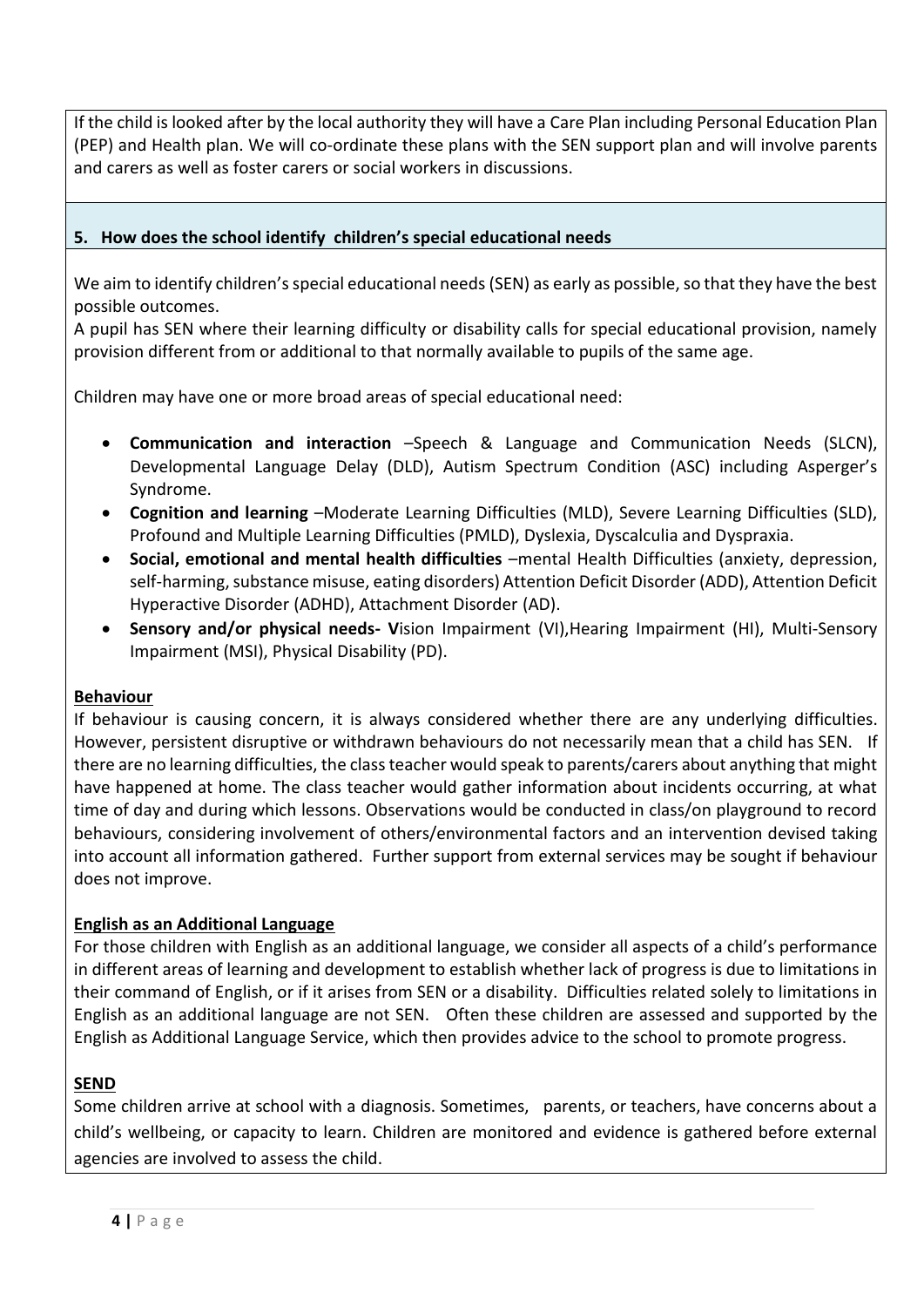Above all, focus is on SEND outcomes, accurate identification and the acknowledgement that SEND is everybody's responsibility. Every teacher is responsible for the progress and development of every pupil in their class. This includes pupils who access extra support from teaching assistants or specialist staff.

The focus on 'High Quality First Teaching' ensures that all children have access to a range of teaching methods, strategies and support within normal classroom practice. Most children can and should be supported and have their needs met through normal teaching and learning strategies, modification to teaching approaches and classroom organisation through provision of equipment and aids.

It is when the teacher has a clear knowledge of the child that extra targeted and focused support can be planned to address areas of insufficient learning.

## **6. How does the school teach and support children with SEND?**

All teachers at St Philip's are teachers of special educational needs. We recognise that it is the teacher's responsibility to meet the needs of all the children in their class through 'quality first teaching'.

**Our latest Ofsted Inspection (Dec 2019) states:** 'Pupils with special educational needs and/or disabilities (SEND) are supported well. Staff give the right sort of help and the right amount. They make sure that pupils with SEND develop their skills and knowledge and have the same opportunities to learn as others.'

When children join St. Philip's in Reception, the teacher will liaise with each nursery to discuss the new intake and find out if any children need extra resources, or support. Parents are invited in to school to talk about their children and their needs. We then assess each pupil's skills and level of attainment.

If a child's progress is less than expected, the class teacher, working with the Head Teacher and INCo will assess whether the child has SEND and put into place actions to support your child. They may seek advice from other professionals and outside services. When parents raise concerns about their child's educational needs, the teacher will gather all relevant information so that, together with the INCo, the necessary support strategies can be put in place. Most importantly we would need to talk to you about your child, as you know them best.

If you are worried your child may have special educational needs, you should firstly contact the class teacher and they, together with the INCo, will invite you to discuss the matter further. Children who arrive in school with an Educational Health and Care Plan (EHCP) will have had a transition meeting with the INCo to agree support strategies and relevant interventions.

Please refer to Assess, Plan, Do, Review cycle previously outlined on Page 3.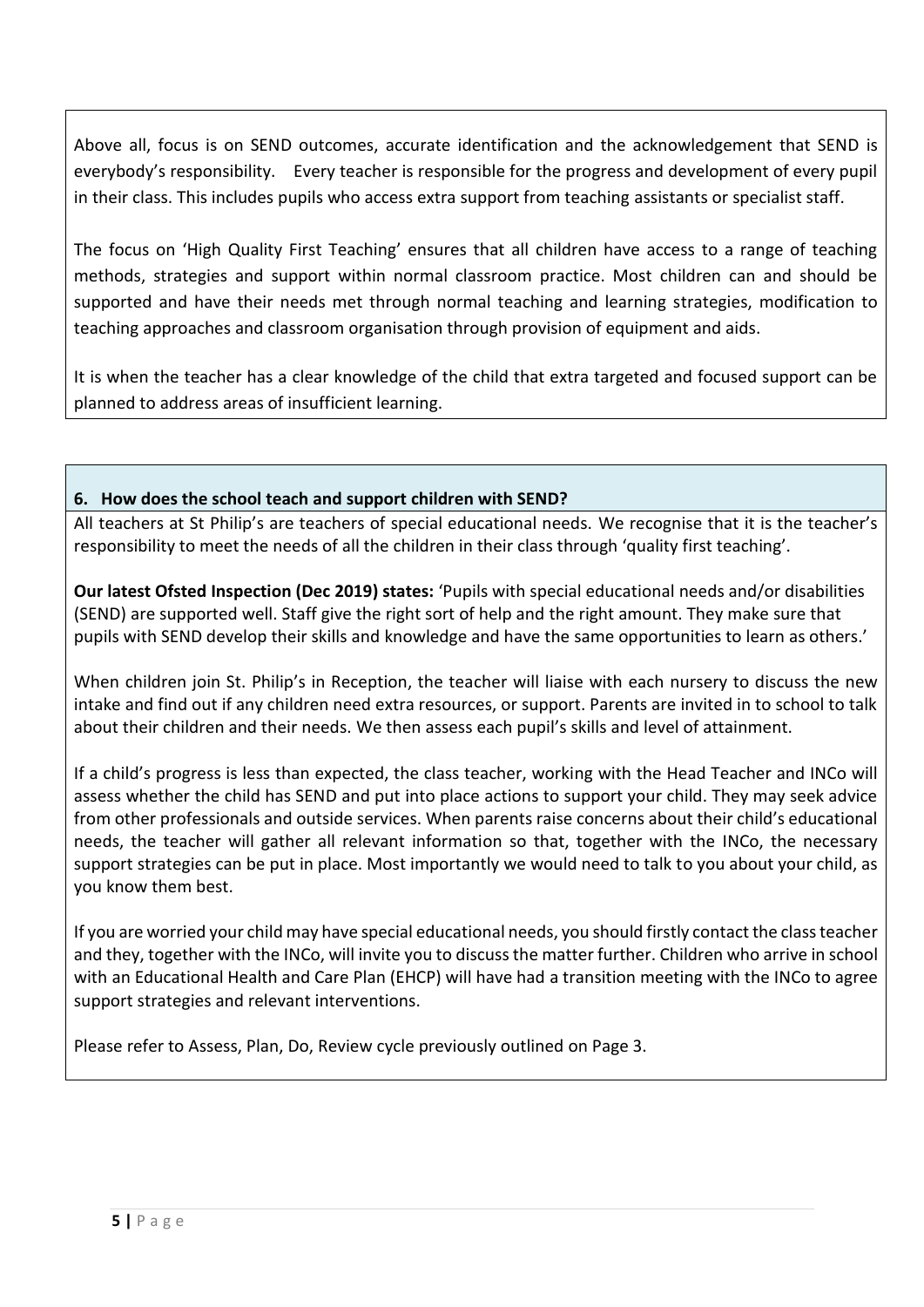# **7. How will the curriculum and learning environment be matched to my child's/young person's needs?** All pupils have access to a broad and balanced curriculum which is suitable for all our pupils. We set high

We adjust the curriculum for each child with SEND to make sure that they can access the subjects at their own level, and make progress. Visual supports are available such as word banks, work schedules, task boards and the use of concrete resources like Numicon to assist in mathematics. It may be, for a certain lesson, a child may require additional support from an adult. The adult may support a pupil in getting started or keeping a child on task whilst enabling them to maintain as much independence as possible. The teacher decides the best means of support for the child to make maximum progress. This is called 'differentiation'. Some pupils may require a more personalised learning programme which may include regular learning breaks and work chunked to make it manageable. Calm areas and quite work areas are provided in all classrooms should a child need it. Pupils sensory needs may be met through the use of sensory supports such as supportive seating/ weighted lap pads, fiddle toys, use of ear defenders or movement breaks. Some pupils may participate in sensory circuits & jump ahead programme.

We will look at the child's level of achievement and see what support they need to make good progress and reach their potential. We will use our Assessment Policy to do this. We will talk with children and parents as part of the SEND support cycle (assess, plan, do, review).

Class information sheets about the curriculum are available on our website.

# **8. How are parents and carers involved in reviewing children's progress and planning support?**

St. Philip's is committed to working with parents and carers to secure the best outcomes for our SEND children. The school actively encourages parental engagement with their child's learning, as this clearly strengthens the impact of SEND support in the approaches and teaching strategies that are being used and both can set out their aspirations for the child.

There are two parent consultation evenings a year, where the child's progress and well-being are reviewed. Parents have the opportunity to discuss their child with the INCo and class teacher throughout the year. Support plans are written and reviewed 3 times a year and parents/ carers are encouraged to be involved in this. A final end of Year report will detail the child's progress in all areas throughout the year. Should parents want further appointments with teachers and the INCo these can always be arranged through the school office. Where appropriate, children are also involved in these discussions and even when they don't attend, we feel it important to seek their opinions about their learning and progress.

Children with Education, Health and Care Plans have an annual review.

expectations for all pupils.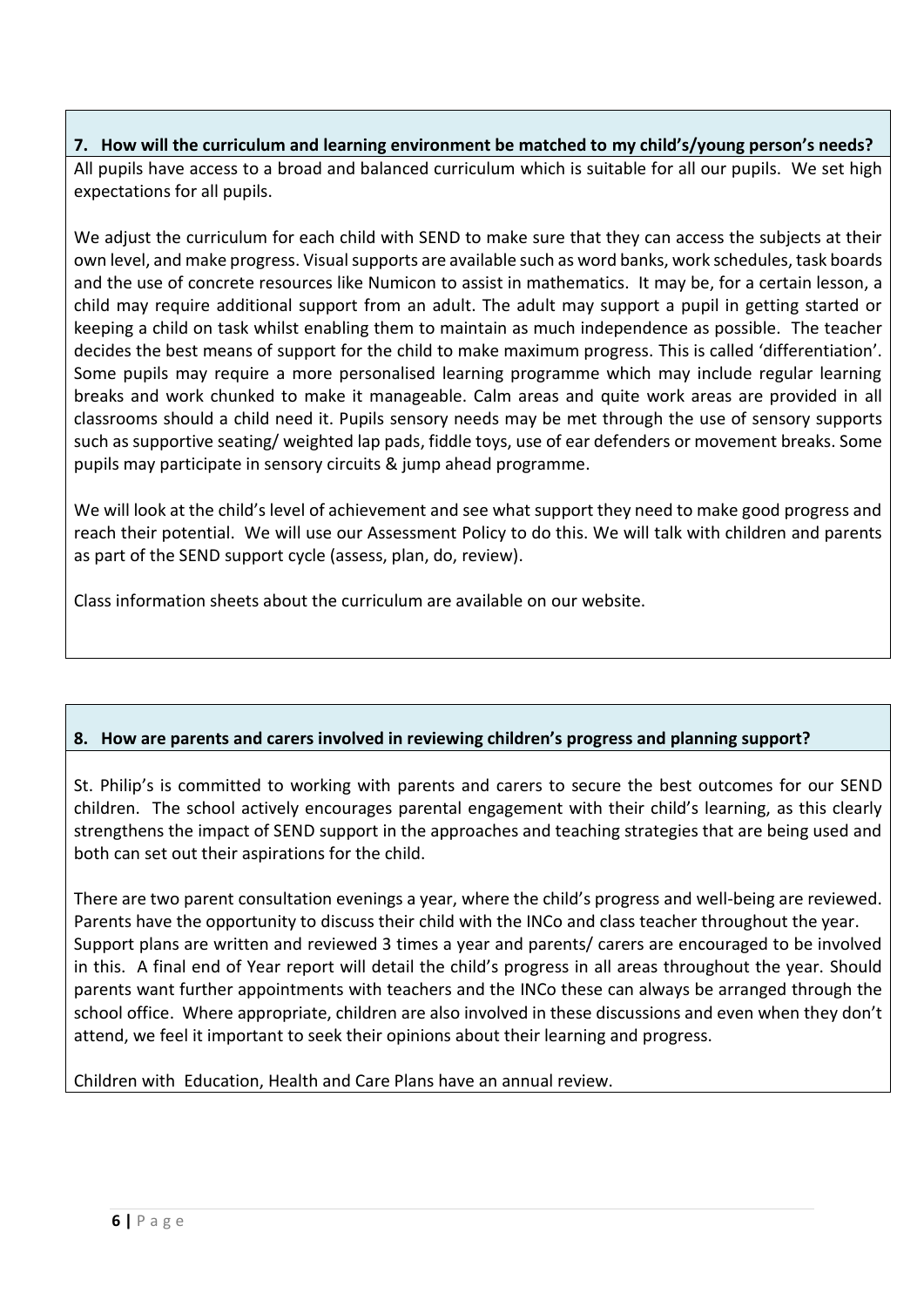## **9. How are children involved in reviewing their progress and planning support?**

At St. Philip's we believe the child is at the heart of all we do and should be central in discussions about their learning and progress. There are many opportunities for children to be involved in shaping their education, so that it is more enjoyable and promotes more progress. Pupils with ISPs and EHCPs are asked their views about their strengths and areas they would like to get better in. They then suggest things they could do to meet their targets.

|                                       | Who's involved?                                      | How often        |
|---------------------------------------|------------------------------------------------------|------------------|
| <b>Learning Evaluation Groups</b>     | All pupils, staff                                    | Once a term      |
| Self-assessment                       | All pupils, class teacher, TA                        | Regularly        |
| <b>Worry boxes / Suggestion boxes</b> | Pupils                                               | Always available |
| Nurture / Thrive/ Counselling/ELSA    | TA, Thrive practitioner, Counsellor, ELSA,<br>pupils | When appropriate |
| <b>School Council</b>                 | TA, elected pupils                                   | Once a term      |
| <b>RE Council</b>                     | Teacher, elected pupils                              | Once a term      |
| <b>Pupil voice</b>                    | Pupil, TA, INCO, Teachers                            | When appropriate |
| <b>SEN Support Review</b>             | Teacher, INCO, parent, pupil                         | 3 times a year   |
| <b>Circle time</b>                    | Teacher, TA, pupils                                  | Regularly        |
| <b>Annual Reviews</b>                 | Parents, teacher, pupil, INCo, external<br>agencies  | Once a year      |

# **Opportunities for children to talk about their learning / wellbeing**

## **10. How will the school prepare and support my child to transfer to a new school/ college or the next stage of education and life?**

At the end of the school year, all teachers have meetings to discuss the children they have taught with the next class teacher. This will include strengths and barriers to learning and what provision has been put in place, both within class and programmes that have been suggested by external agencies.

When children leave, or join our school, information is exchanged between schools to ensure a smooth transition for the child. Reports and assessment results are passed on to the class teacher and the Inclusion Co-Ordinator to inform what provision will be required.

It is of paramount importance, that children are well supported and that the time of transition to secondary school is an exciting and a happy experience for all our children.

In Year 6, we work with our local secondary schools to provide a well-supported transition package. There are transition meetings organised with Year 7 tutors and the SEND team to discuss all children from all schools. Teachers from the secondary schools come into Year 6 to run sessions for the whole class about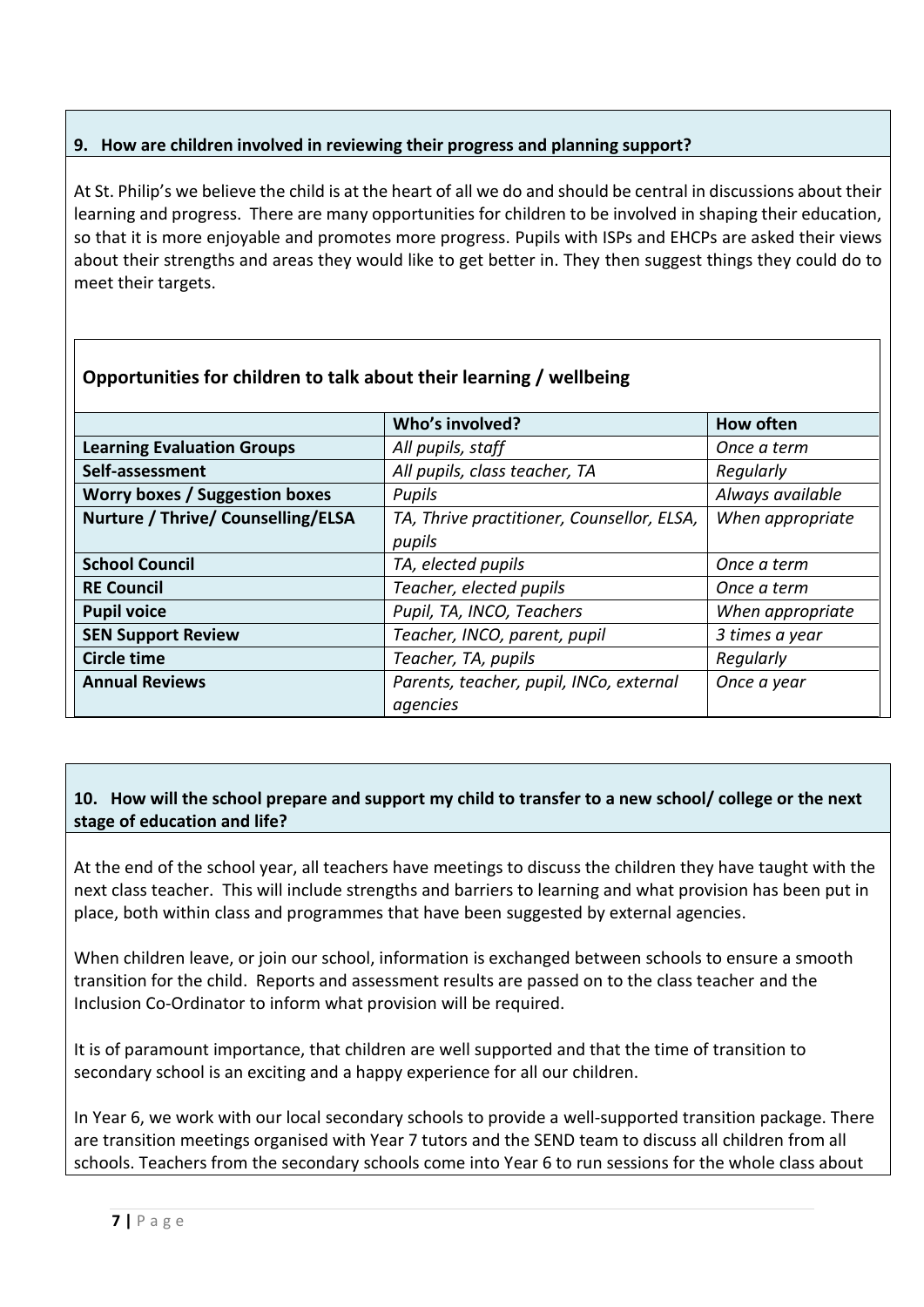transition. Children, who have selected Uckfield College (UCTC), or St. Paul's Catholic College, identify two friends who they would like to be with in their tutor group. This allows the secondary schools to build their tutor groups so that no child will feel isolated. All Year 6 children from across the community of schools are invited to attend induction days in July. Parents and children also have an induction evening to meet the tutors and to find out about aspects of the Year 7 curriculum. Vulnerable children have additional induction opportunities. They have a bespoke programme depending on their needs. This could involve weekly visits to tour the school and meet the staff. The INCo from the secondary school will attend annual reviews in Year 6 to begin to identify the children's needs.

## **11. What training do school staff have?**

When we plan support for a child, we think about the knowledge and skills their teachers and support staff will need. If necessary, we plan training for the staff member or arrange an INSET training day.

*The Inclusion Co -ordinator is a qualified teacher with over 18 years of experience working with pupils with SEN and disabilities. She is a qualified teacher of the visually impaired and holds a qualification in British Sign Language*

*All our teachers hold qualified teacher status*

*An intervention teacher works with groups of pupils two days a week*

*We have a Thrive practitioner and ELSA available to support individual pupils and work with small groups*

*Two TAs are trained in delivering interventions in maths and reading*

Whole school staff training regularly takes place, with a focus on special needs and vulnerable groups. Teaching assistants also have regular training to develop their roles in supporting all children, including SEND interventions.

Recent staff training has included:

- Makaton
- Therapeutic Thinking
- Differentiation
- Group reading
- Stages of spelling development
- Intensive mathematical catch up programmes to develop factual, procedural and conceptual knowledge
- Precision Teaching
- A variety of courses for supporting children who have social communication difficulties, and for children who have an autistic spectrum condition diagnosis
- Supporting children with complex needs
- Understanding behaviour- Kit Messenger
- Behaviour management strategies
- Phonics
- Growth Mindset
- Questioning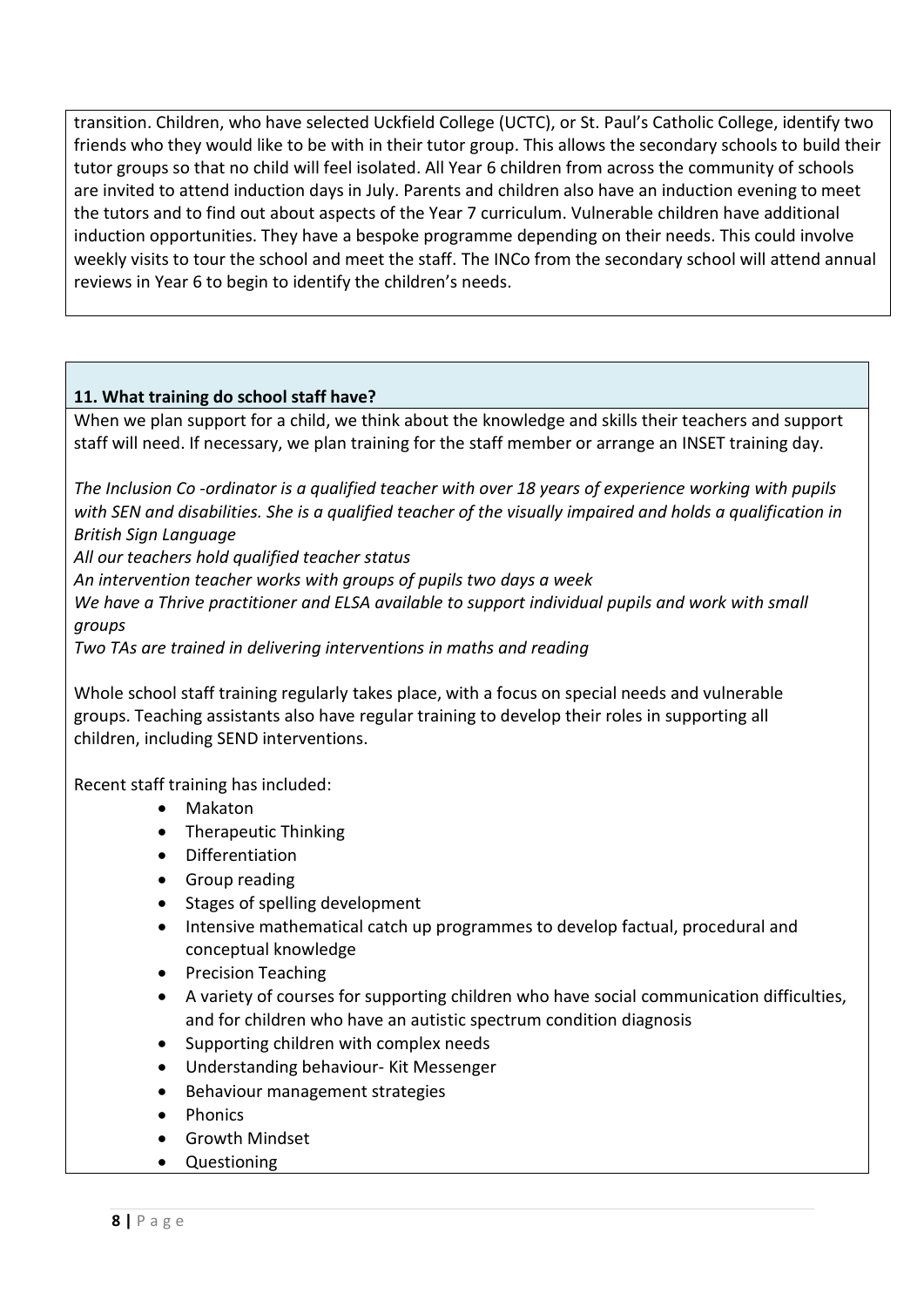- Supporting pupils with ADHD
- Supporting pupils with English as an additional language
- FLSA & Thrive
- Sensory Circuits

All members of staff work rigorously to update knowledge and respond to current research to support all children in our school.

## **12. How does the school measure how well it teaches and supports children with SEND?**

We regularly and carefully review the quality of teaching for all pupils to make sure no-one under achieves. We regularly monitor the impact of interventions and programmes of support to ensure they are achieving the desired outcomes. In addition we use information systems to monitor the progress and development of all pupils.

All children are regularly assessed. Class teachers discuss results and progress with the Head Teacher at Pupil Learning Reviews. Children who are achieving below age related expectations or who are making slower progress than their peers are identified and strategies to help close the gap are agreed. This may be in-class differentiation or support or a short term intervention to address a gap in their learning, which can be quickly addressed.

We complete an annual self-evaluation of our SEND provision and use this to develop an action plan to further improve this.

We send home a parent questionnaire every year, then summarise the results and feedback to parents. This information helps to inform the school improvement plan.

We also invite parents to provide feedback at meetings, through attending parent workshops and through the Ofsted parent view website.<https://parentview.ofsted.gov.uk/>

## **13. How accessible is the school and how does the school arrange equipment or facilities children need?**

Our policy and practice adheres to and embraces The Equality Act 2010. This legislation places specific duties on schools, settings and providers including the duty not to discriminate, harass or victimise a child or adult linked to a protected characteristic defined in the Equality Act and to make 'reasonable adjustments'. At St. Philip's we are committed to making reasonable adjustments to ensure full participation for all.

- There is disabled access to the school
- A lift provides access from the ground floor to the upper floor and the computer suite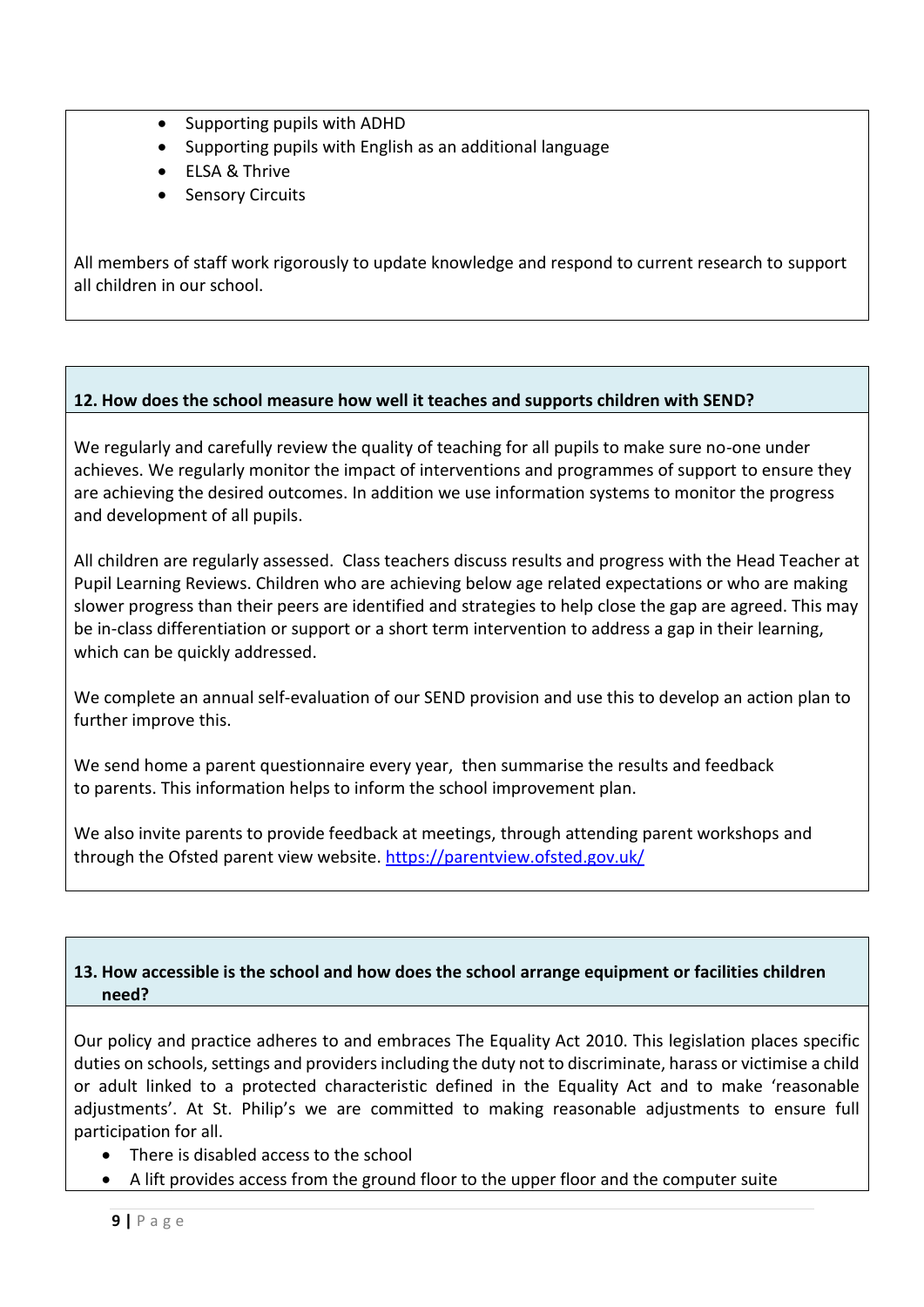- There are disabled toilets on both floors
- All classrooms have wheel chair access
- Resources are available to all children to help them to access the full curriculum

Further details can be obtained from our Accessibility Plan available from the office or on our website

## **14. How will my child/young person be included in activities with other children, including school trips?**

Our vision is that all pupils participate in all activities.

Through careful planning and reasonable adjustments, pupils with SEND engage in the activities of the school together with those who do not have SEND, and are encouraged to participate fully in the life of the school and in any wider community activity.

We work with parents and pupils to listen to their views, feelings and wishes to ensure pupils with SEND engage fully in the life of the school and in any wider community activity.

At St Philip's, we strive to ensure that all young people, regardless of their individual needs, have access to the whole range of educational opportunities and activities. We actively promote outside activities such as after school clubs, to ensure all children take up these opportunities. Parents are involved in any discussions around risk assessments and any adjustments that will enable a child to fully participate in all activities. We comply with all legislation in respect of accessibility.

As a parent we encourage you to discuss any concerns you have with us so that we can plan for full inclusion.

## **15. What support will there be for my child's / young person's overall well-being, and their emotional, mental and social development?**

The class teacher is the first point of call for all matters to do with your child's well-being. Upon identification of any issue that presents a challenge to your child's well-being, the class teacher will work with the INCo and you, the parent, in order to find an appropriate course of action.

# Emotional and Social Development

There are nurture groups for children who require support with emotional and social development. Sometimes children need help with developing social skills in small groups. There are also daily lunchtime nurture groups and a weekly drop-in session open to all pupils across the school.

A Thrive practitioner works with individual pupils. We also provide ELSA support to individual children who need it.

Personal, Social and Health Education (PSHE) forms part of our planned curriculum but is also fundamental in creating a positive school ethos. Our children are encouraged to care for each other and the world in which they live. They have opportunities to learn pastoral and social skills, to try new roles and to develop relationships.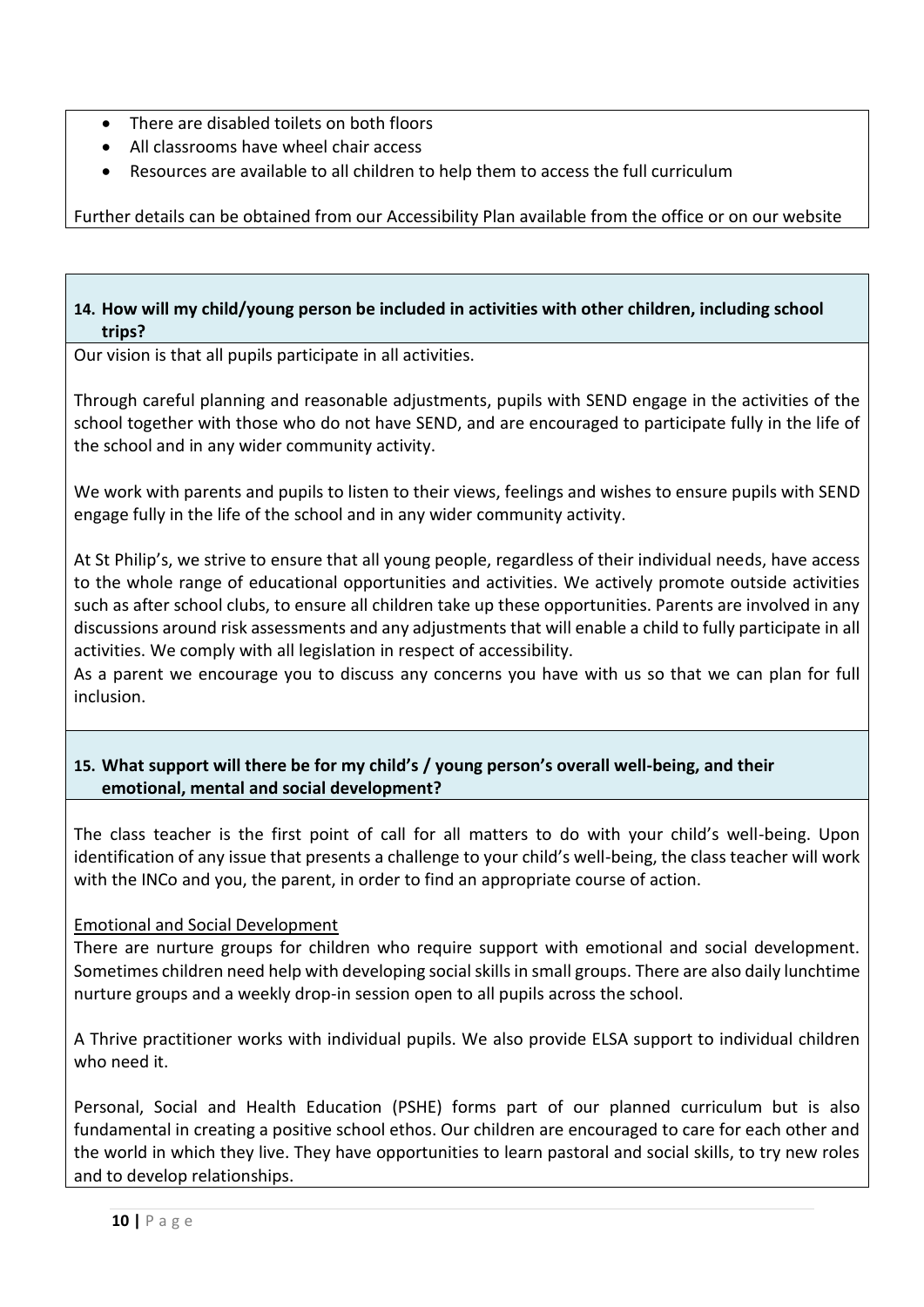Pupil voice is central to our ethos and this is encouraged in a variety of ways, including learning partners, R.E council and school council. In assemblies, lessons and circle time, children learn ways to deal with bullying and to tell an adult if the problem persists. The secure environment which the school provides, allows the children to develop independence and responsibility so that they become increasingly more able to make informed decisions. It is our intention that all children should have a positive self-image and that they should be able to develop a healthy lifestyle through the activities offered and the many ways they are taught.

The school may work with other services to support children, e.g. Communication, [Learning and Autism](http://www.google.co.uk/url?sa=t&rct=j&q=&esrc=s&frm=1&source=web&cd=1&cad=rja&uact=8&ved=0CCEQFjAA&url=http%3A%2F%2Fwww.escis.org.uk%2Fgovernment-and-local-services%2Feducation-support-behaviour-attendance-service%2F&ei=lhOdVY6LGcWwsAHE1If4Dg&usg=AFQjCNFOFoHAoQiiMfCM5E9tzu6R2c-Wvg&bvm=bv.96952980,d.ZGU)  [Support Service, \(CLASS\) Behaviour & Attendance Service \(ESBAS\),](http://www.google.co.uk/url?sa=t&rct=j&q=&esrc=s&frm=1&source=web&cd=1&cad=rja&uact=8&ved=0CCEQFjAA&url=http%3A%2F%2Fwww.escis.org.uk%2Fgovernment-and-local-services%2Feducation-support-behaviour-attendance-service%2F&ei=lhOdVY6LGcWwsAHE1If4Dg&usg=AFQjCNFOFoHAoQiiMfCM5E9tzu6R2c-Wvg&bvm=bv.96952980,d.ZGU) Child and Adolescent Mental Health Services,(CAMHS), Educational Psychology Service.

*Supporting policies can be found on our website:* 

<http://www.stphilips.e-sussex.sch.uk/page/school-policies>

## **16. What specialist services does the school use to support children and their families?**

As part of the cycle of SEND support (assess, plan, do, review) we will consider whether we need to involve other services to make sure the child's specific needs are met. Parents are always involved in any decision to involve specialists.

We work in partnership with a wide range of specialist services, including health and social care bodies, local authority support services to meet the needs of children and support their families. Our school accesses the following services:

Educational Psychology Service (EP) Speech and Language Therapy Service (SALT) Communication Learning and Autism Support Service (CLASS) Early Years Teaching and Support Service English as an Additional Language (EALS) Education Support, Behaviour and Attendance Service (ESBAS) Child and Adolescent Mental Health Services (CAMHS) School Health Team- support and advice for medical conditions e.g. diabetes, epilepsy, behaviour, diet Early Help Team –Children's Services

Relevant staff are trained to support medical needs. Where appropriate, all staff receive training. We have a Medicines Policy, which sets out clear procedures on the administration of medicines. Our Behaviour Policy, which includes guidance on expectations, rewards and sanctions, is fully understood and followed by all staff. We regularly monitor attendance and take the necessary actions to prevent prolonged unauthorised absence.

<https://new.eastsussex.gov.uk/childrenandfamilies/specialneeds/search-for-services/> <https://new.eastsussex.gov.uk/childrenandfamilies/specialneeds/health-services/>